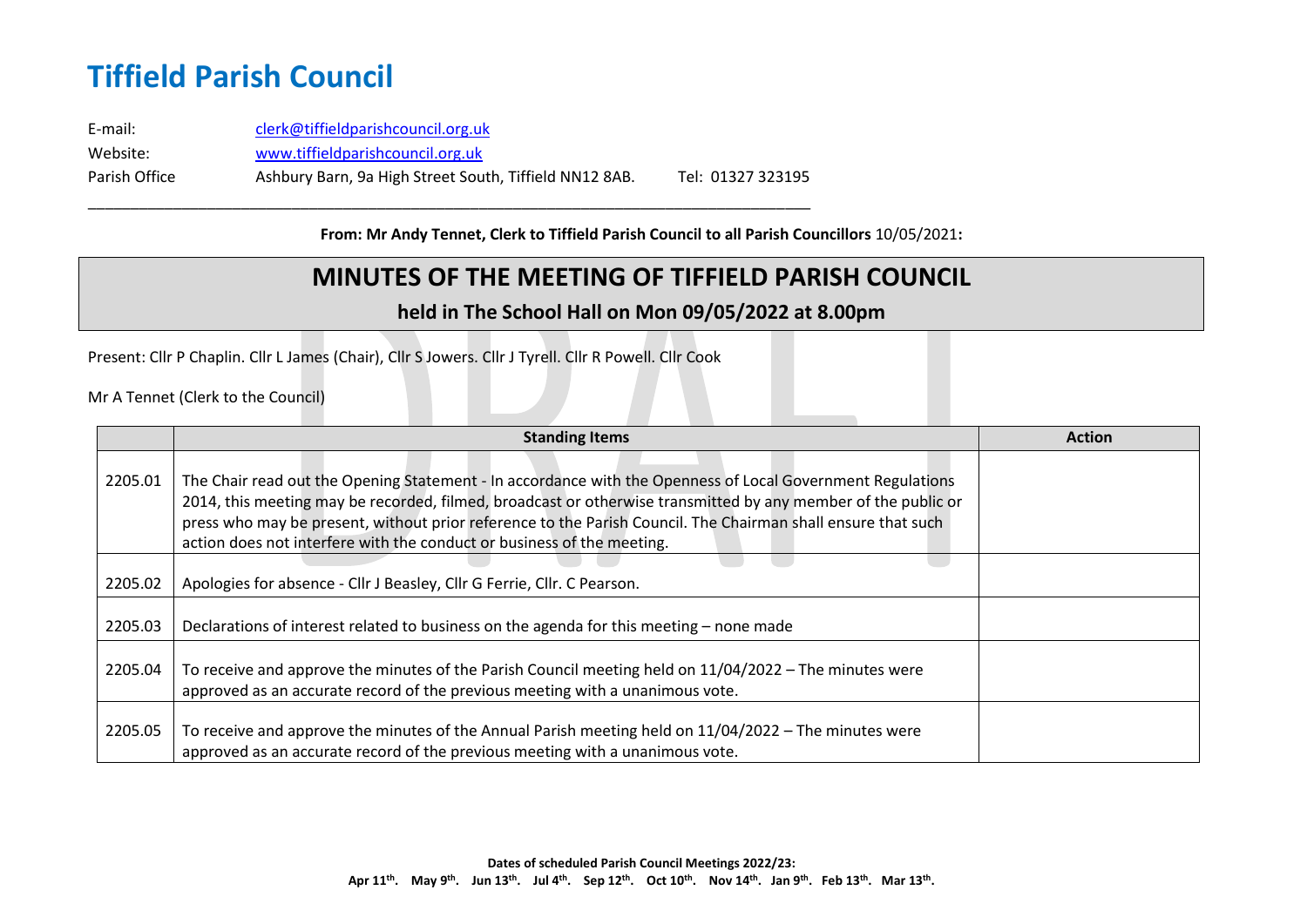$\blacksquare$ 

| 2205.06 | Matters arising from the previous minutes not included on the agenda for this meeting - Cllr James and Mr<br>Tennet went through the outstanding actions from the last meeting. All had been discharged apart from the<br>purchase of antivirus software for the parish laptop. Mr Tennet to pursue this matter                                                                              | Mr Tennet to purchase<br>antivirus software for the<br>parish laptop. |
|---------|----------------------------------------------------------------------------------------------------------------------------------------------------------------------------------------------------------------------------------------------------------------------------------------------------------------------------------------------------------------------------------------------|-----------------------------------------------------------------------|
| 2205.07 | Public participation session - no one present                                                                                                                                                                                                                                                                                                                                                |                                                                       |
| 2205.08 | Finance report - Mr Tennet took the meeting through the account activity since the last meeting.<br>Mr Tennet also informed the meeting that the Unity Bank has finally opened a new account which could be used                                                                                                                                                                             |                                                                       |
|         | for the Tiffield Poors money. There was still some work to be done but this was a step in right direction.                                                                                                                                                                                                                                                                                   |                                                                       |
|         | At the conclusion of the report ClIr Jowers proposed that the accounts be accepted and this was seconded by ClIr<br>James. There were no objections.                                                                                                                                                                                                                                         |                                                                       |
| 2205.09 | Correspondence List - Mr Tennet took the meeting through the correspondence received by the Parish Council<br>since the last meeting. There were no questions of note or matters arising.                                                                                                                                                                                                    |                                                                       |
| 2205.10 | Planning applications - WNS/2022/0702/FUL at 27 High Street North Tiffield NN12 8A - Mr Tennet reported that<br>he had asked for an extension to the deadline for responses as it fell just before this meeting. As he had not had a<br>response to that request, he had submitted all comments made by councillors and had highlighted that the lack<br>of any response was not acceptable. |                                                                       |
|         | WNS/2022/0819/MAF and WNS/2022/0820/FUL both at Oakwood Farm House Towcester Road Blisworth NN7<br>3DL - There were no objections.                                                                                                                                                                                                                                                           |                                                                       |
| 2205.11 | IM Properties, DHL and Bell Plantation - Mr Tennet read out an update from Cllr Louisa Fowler he had received<br>earlier in the day which gave some clarification in respect of which application the Secretary of State had asked<br>to see (AL1 - IM Properties) and what work was being undertaken at all sites in respect of archaeology.                                                |                                                                       |
| 2205.12 | Tiffield 100 Club - the numbers drawn were 95, 38 and 92. Cllr Chaplin will notify the winners.                                                                                                                                                                                                                                                                                              |                                                                       |
|         | <b>Business items</b>                                                                                                                                                                                                                                                                                                                                                                        | <b>Action</b>                                                         |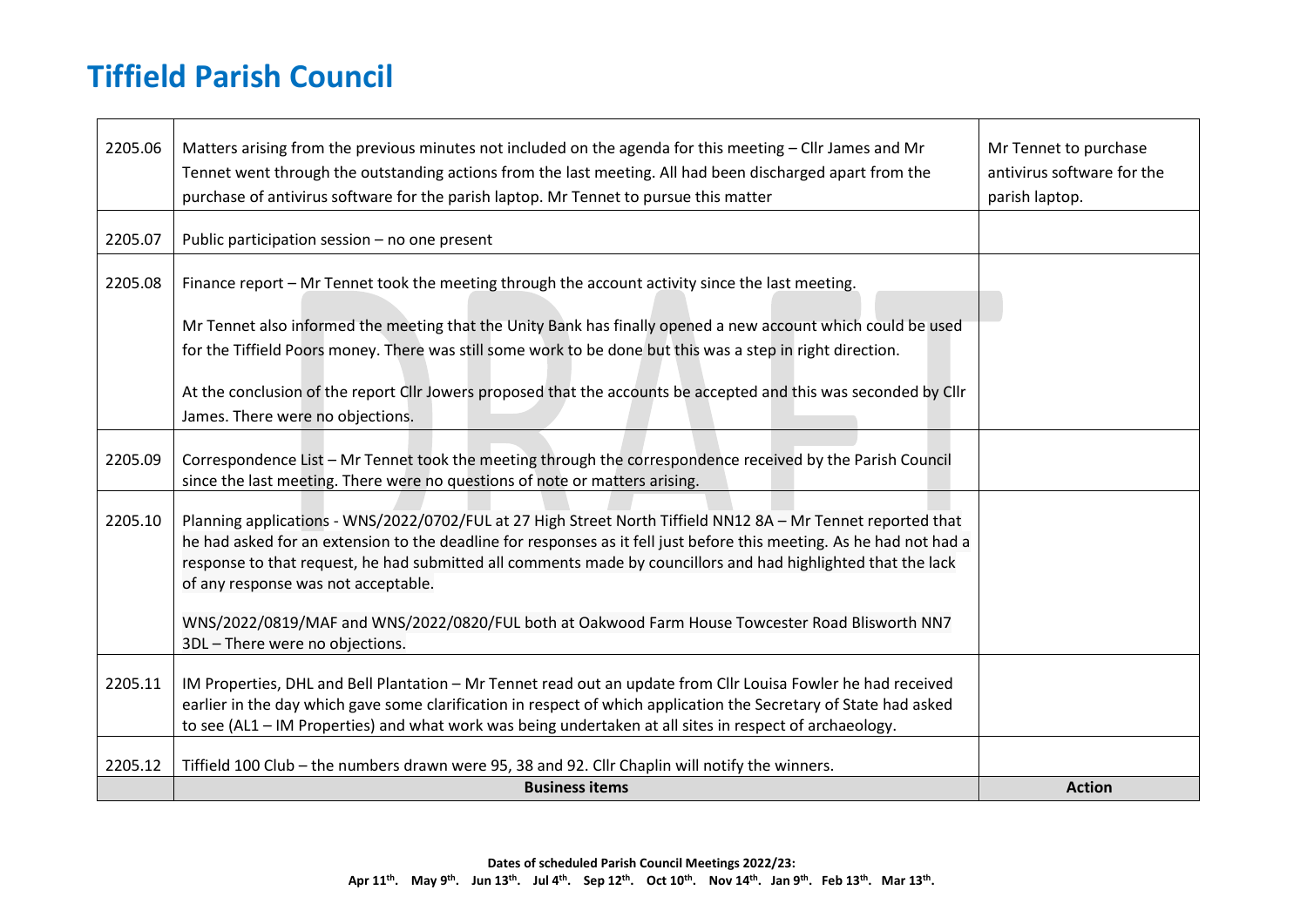$\blacksquare$ 

| 2205.13 | Repairs to the Church Clock £425 (plus VAT) - This was an unexpected repair to the church clock at £425 plus<br>VAT. The quote had been approved by Mike Dean and the work started. After some discussion the payment was<br>approved.                                                                                                                                                                                                                                                                                                                                                              | Mr Tennet to contact Mike<br>Dean regarding the repair to<br>the church clock |
|---------|-----------------------------------------------------------------------------------------------------------------------------------------------------------------------------------------------------------------------------------------------------------------------------------------------------------------------------------------------------------------------------------------------------------------------------------------------------------------------------------------------------------------------------------------------------------------------------------------------------|-------------------------------------------------------------------------------|
| 2205.14 | To consider and accept the content of the auditor's report 2021/22 - Mr Tennet took the meeting through the<br>content of the report at the conclusion of which Cllr Cook proposed that be accepted. This was seconded by Cllr<br>Jowers with no objections.                                                                                                                                                                                                                                                                                                                                        |                                                                               |
| 2205.15 | Annual Governance and Accountability Return Section 1 - Mr Tennet shared this document with the meeting and<br>went through what he had completed on behalf of the Parish Council and invited any discussion as to what he<br>had reported. The document was proposed by Cllr Powell and seconded by Cllr Chaplin. There were no objections<br>and the document was signed by Cllr James as Chair.                                                                                                                                                                                                  |                                                                               |
| 2205.16 | Annual Governance and Accountability Return Section 2 - Mr Tennet shared this document with the meeting and<br>went through what he had completed on behalf of the Parish Council accounts and invited any discussion as to<br>what he had reported. The document was proposed by Cllr Chaplin and seconded by Cllr Powell. There were no<br>objections and the document was signed by Cllr James as Chair                                                                                                                                                                                          |                                                                               |
| 2205.17 | Declaration of exemption from the requirement of a limited assurance review - Mr Tennet shared this document<br>with the meeting and explained that if the council has income and expenditure of less than £25K, it can seek<br>exemption from a further audit from PK Littlejohn. The council finances for the previous financial year were<br>below this threshold and as such, the council could seek such an exemption. Cllr Jowers proposed that the<br>exemption be sought and this was seconded by Cllr Cook. There were no objections and the document was<br>signed by Cllr James as Chair |                                                                               |
| 2205.18 | Notification of the exercise of public rights period: 13 <sup>th</sup> June - 22 <sup>nd</sup> July 2022 - Mr Tennet explained that he had<br>bought this matter to the Parish Council early as, dependent on his submission of the required papers to PK<br>Littlejohn the documents would need to be published before the next Parish Council meeting which is on the 13 <sup>th</sup><br>June. Any later dates would clash with Mr Tennet's holiday.                                                                                                                                             |                                                                               |
|         | As such the dates suggested were agreed by all present with no objections.                                                                                                                                                                                                                                                                                                                                                                                                                                                                                                                          |                                                                               |